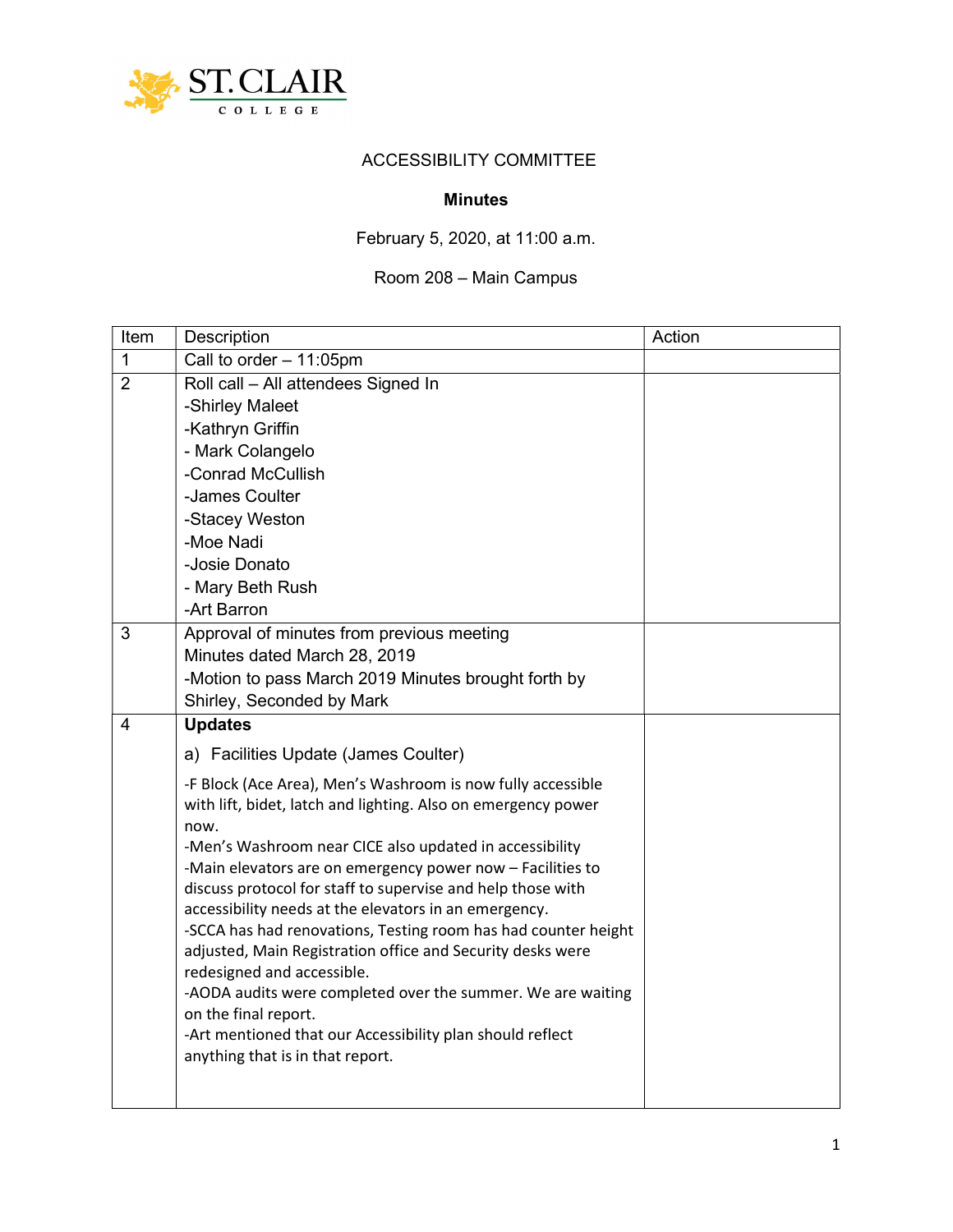|                          | b) Report of possible Accessibility Issues                                                                     |                          |
|--------------------------|----------------------------------------------------------------------------------------------------------------|--------------------------|
|                          | Chatham                                                                                                        |                          |
|                          | Mary Beth- accessible doors are needed at the back                                                             |                          |
|                          | door of the college so that students from the accessible                                                       |                          |
|                          | portion of the residence can gain entrance.                                                                    |                          |
|                          | Faculty area, Testing Room, Door beside Registration all<br>need accessible entrance button                    |                          |
|                          | Mark - Registration desk, Parking desk, Administration                                                         |                          |
|                          | desks all at heights that are inaccessible.                                                                    |                          |
|                          | Moe - Room 136 - Not accessible, has stairs, only                                                              |                          |
|                          | accessible space is at back of room - hard to interact.                                                        |                          |
|                          | Faculty who use carts cannot teach in that room. -<br>James - Room is not easily modified.                     |                          |
|                          | Moe - Room 163 / 165 - door to room does not open                                                              |                          |
|                          | wide enough to drive wheelchair through. Has no desks                                                          |                          |
|                          | with changeable desk heights                                                                                   | Consideration for        |
| $\overline{\phantom{a}}$ | Shirley - Suggested a change in policy to include<br>accessibility considerations when renovations and         | Policy subcommittee to   |
|                          | furniture purchases are involved.                                                                              | add language around      |
|                          |                                                                                                                | purchasing of            |
|                          | Downtown                                                                                                       | accessible furniture.    |
|                          | No DT staff present                                                                                            |                          |
|                          | Moe - No elevator in area where TD Centre is. Stairs                                                           |                          |
|                          | only. 2 <sup>nd</sup> floor is not accessible.<br>Kiara $-2^{nd}$ floor is a duplicate of the first floor. All | -James to follow up with |
|                          | services upstairs are available on first floor for that                                                        | Randy - procedure        |
|                          | purpose.                                                                                                       | change to avoid cleaning |
|                          | Josie - Media plex - Elevators often have cleaning carts                                                       | carts left in elevator   |
|                          | left in them and are unable to be accessed.                                                                    | (Mediaplex)              |
|                          | <b>Main Campus</b>                                                                                             |                          |
|                          | SS Testing services needs another adjustable height desk                                                       | -Temporary Solution for  |
|                          | Josie - 321A - has no space for her, has to sit with                                                           | 321A for Winter 202      |
|                          | teacher facing class. A door button is needed also.                                                            | semester - James.        |
|                          | James - Will look into finding a temporary solution,                                                           |                          |
|                          | however this room will change with the renovations of<br>academic tower.                                       |                          |
|                          | Moe - Suggested "Full Length" accessibility buttons                                                            |                          |
|                          | Moe - Zekelman Building has small bathrooms, no lifts,                                                         |                          |
|                          | no auto doors. James - Building is leased, hard to                                                             |                          |
|                          | change what school does not own.                                                                               |                          |
|                          | Moe - misses bus often as people won't give him right<br>of way in main elevators in spite of signage.         |                          |
|                          | Moe - Women's washroom's still need of accessibility                                                           |                          |
|                          | updates.                                                                                                       |                          |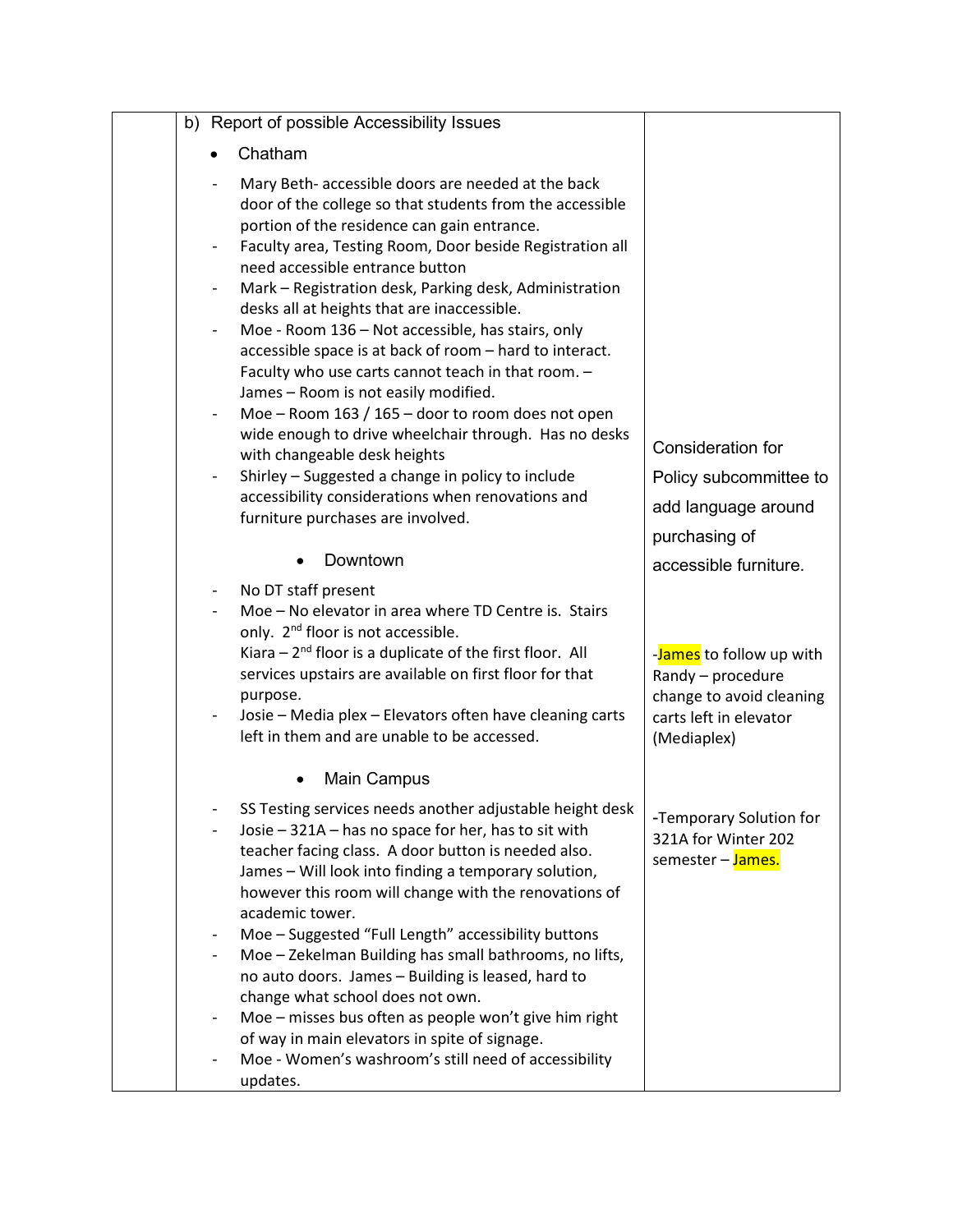| 5 | <b>Establishment of Subcommittees</b>                                                                                                                                                                                                                                                                                                                                                                                                                                                                                                                                                                                                                                                                                                                                                                                                                                                                                                                                                                            |                                                                                                           |
|---|------------------------------------------------------------------------------------------------------------------------------------------------------------------------------------------------------------------------------------------------------------------------------------------------------------------------------------------------------------------------------------------------------------------------------------------------------------------------------------------------------------------------------------------------------------------------------------------------------------------------------------------------------------------------------------------------------------------------------------------------------------------------------------------------------------------------------------------------------------------------------------------------------------------------------------------------------------------------------------------------------------------|-----------------------------------------------------------------------------------------------------------|
|   | 1. Accessibility Policy                                                                                                                                                                                                                                                                                                                                                                                                                                                                                                                                                                                                                                                                                                                                                                                                                                                                                                                                                                                          |                                                                                                           |
|   | -Creating/Updating/Changing<br>-Shirley, Art, Kathryn, Josie, Beth                                                                                                                                                                                                                                                                                                                                                                                                                                                                                                                                                                                                                                                                                                                                                                                                                                                                                                                                               | Art to send email to<br>subcommittee                                                                      |
|   | 2. Revised 2 Year Accessibility Plan (2020-2022)                                                                                                                                                                                                                                                                                                                                                                                                                                                                                                                                                                                                                                                                                                                                                                                                                                                                                                                                                                 | members to set date                                                                                       |
|   | Look at what has been done, what needs to be done,<br>and develop plan for next two years. Short vs. Long<br>term goals. Remove what has already been done.<br>Reference audit.<br>Art, Conrad, James, Mark, Moe                                                                                                                                                                                                                                                                                                                                                                                                                                                                                                                                                                                                                                                                                                                                                                                                 | for next meeting                                                                                          |
|   | TIMELINE - Art - For both - set a meeting before the end of<br>February to begin process. An email should be sent among<br>members to set due dates.                                                                                                                                                                                                                                                                                                                                                                                                                                                                                                                                                                                                                                                                                                                                                                                                                                                             | Next meeting set for<br>Wednesday, April 8 at<br>11am.                                                    |
|   | <b>FUTURE MEETINGS - Scheduled for Wednesday, April 8th at</b><br><b>11am</b> . (Required to have a meeting quarterly)                                                                                                                                                                                                                                                                                                                                                                                                                                                                                                                                                                                                                                                                                                                                                                                                                                                                                           |                                                                                                           |
| 6 | <b>New Business</b>                                                                                                                                                                                                                                                                                                                                                                                                                                                                                                                                                                                                                                                                                                                                                                                                                                                                                                                                                                                              |                                                                                                           |
|   | Shirley - DT Theatre, support people are being charged<br>full price for admittance. Art and Mark agree that fee<br>for support people should be waived.<br>Shirley - Requests all video at St. Clair to have captions<br>for those who are deaf to be able to read. Or $-$ if not,<br>give access to interpreters to view video before hand to<br>better prepare them to interpret.<br>Moe - commented that this would be helpful to have<br>more than one language in caption for those who do not<br>primarily speak English. Art - Addressing Moe -<br>Students have to meet minimum English standard to<br>attend school, having multiple languages captioned not<br>needed, however captioned in English would be helpful.<br>Mark - expressed difficulty in taking on new procedure<br>of captioning every video. Partial solution may be to put<br>videos on blackboard so they are available for prep.<br>Suggested having an accessibility tab with accessibility<br>resources and tools for teachers. | Art - Contact Joe<br>D'Angelo for adjustment<br>in policy to give free<br>admission to support<br>people. |
|   | Art - Hard to put video captioning as a required policy<br>on faculty. Suggested a new feature in Powerpoint that                                                                                                                                                                                                                                                                                                                                                                                                                                                                                                                                                                                                                                                                                                                                                                                                                                                                                                | - <mark>Art</mark> – Is working on                                                                        |
|   | would generate captions.                                                                                                                                                                                                                                                                                                                                                                                                                                                                                                                                                                                                                                                                                                                                                                                                                                                                                                                                                                                         | updating the LMS to add                                                                                   |
|   | -Mark - Suggested that Health and Safety be on                                                                                                                                                                                                                                                                                                                                                                                                                                                                                                                                                                                                                                                                                                                                                                                                                                                                                                                                                                   | more about accessibility                                                                                  |
|   | Blackboard instead of LMS.<br>Art - is on his list to get updates done.                                                                                                                                                                                                                                                                                                                                                                                                                                                                                                                                                                                                                                                                                                                                                                                                                                                                                                                                          | tools.                                                                                                    |